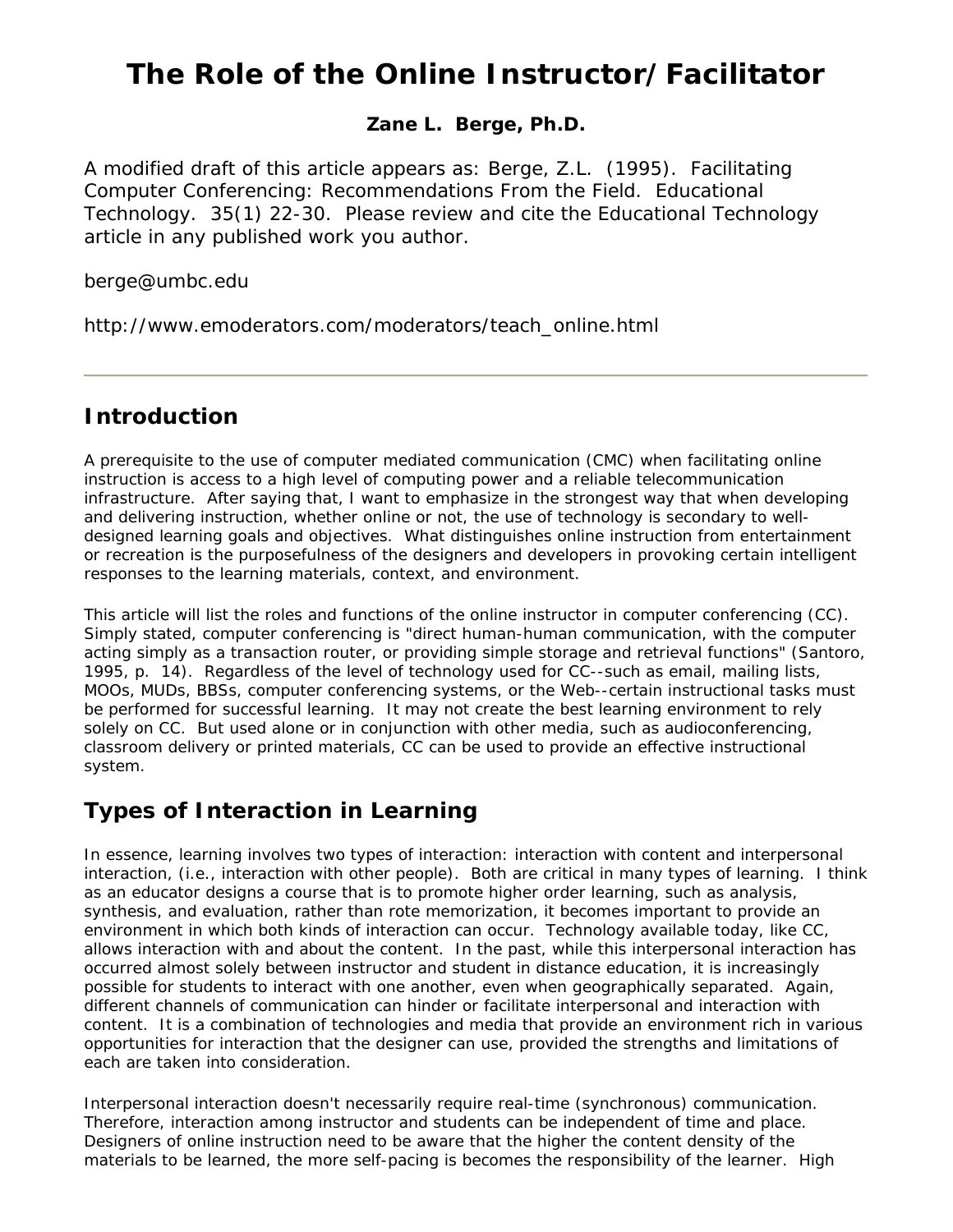density content may be better delivered via recorded media such as printed text, video tape or on a Web site--all of which can be revisited by the learner at his/her convenience and individual pace.

## **The Role of the Instructor When Teaching in the CC Environment**

Clearly the most important role of the online instructor is to model effective teaching and accept "the responsibility of keeping discussions track, contributing special knowledge and insights, weaving together various discussion threads and course components, and maintaining group harmony" (Rohfeld & Hiemstra, 1995, p. 91).

There are many necessary conditions for successful online tutoring, which I have categorized into the following four areas (Berge, 1995): pedagogical, social, managerial, and technical. Not all of these roles need to be carried out in their entirety by the same person. In fact, it may be rare that they are. A brief description of those roles follows (Feenberg, 1986; Gulley, 1968; Kerr, 1986; McCreary, 1990; McMann, 1994; Paulsen, 1995).

#### *Pedagogical* (intellectual; task)

Certainly, some of the most important roles of online discussion moderator/tutor revolves around their duties as an educational facilitator. The moderator uses questions and probes for student responses that focus discussions on critical concepts, principles and skills.

#### *Social*

Creating a friendly, social environment in which learning is promoted is also essential for successful moderating. This suggests "promoting human relationships, developing group cohesiveness, maintaining the group as a unit, and in other ways helping members to work together in a mutual cause," are all critical to success of any conferencing activities.

#### *Managerial* (organizational; procedural; administrative)

This role involves setting the agenda for the conference: the objectives of the discussion, the timetable, procedural rules and decision-making norms. Managing the interactions with strong leadership and direction is considered a sine qua non of successful conferencing.

#### *Technical*

The facilitator must make participants comfortable with the system and the software that the conference is using. The ultimate technical goal for the instructor is to make the technology transparent. When this is done, the learner may concentrate on the academic task at hand.

The following recommendations come from many sources and experiences. Besides the references, these sources are listed in the "For Further Reading" section below. Let me emphasis that I have categorized these arbitrarily. There is considerable overlap with some tasks. This is especially true of the issues more difficult to address effectively. It may well be because these issue cut across two or more areas that make them particularly challenging! For example, if I say that the mechanics of giving feedback online student papers (as oppose to hardcopy) need to be devised, should this be under pedagogical, technical, administrative or interpersonal issues? I think a case could be made for each as being an appropriate category.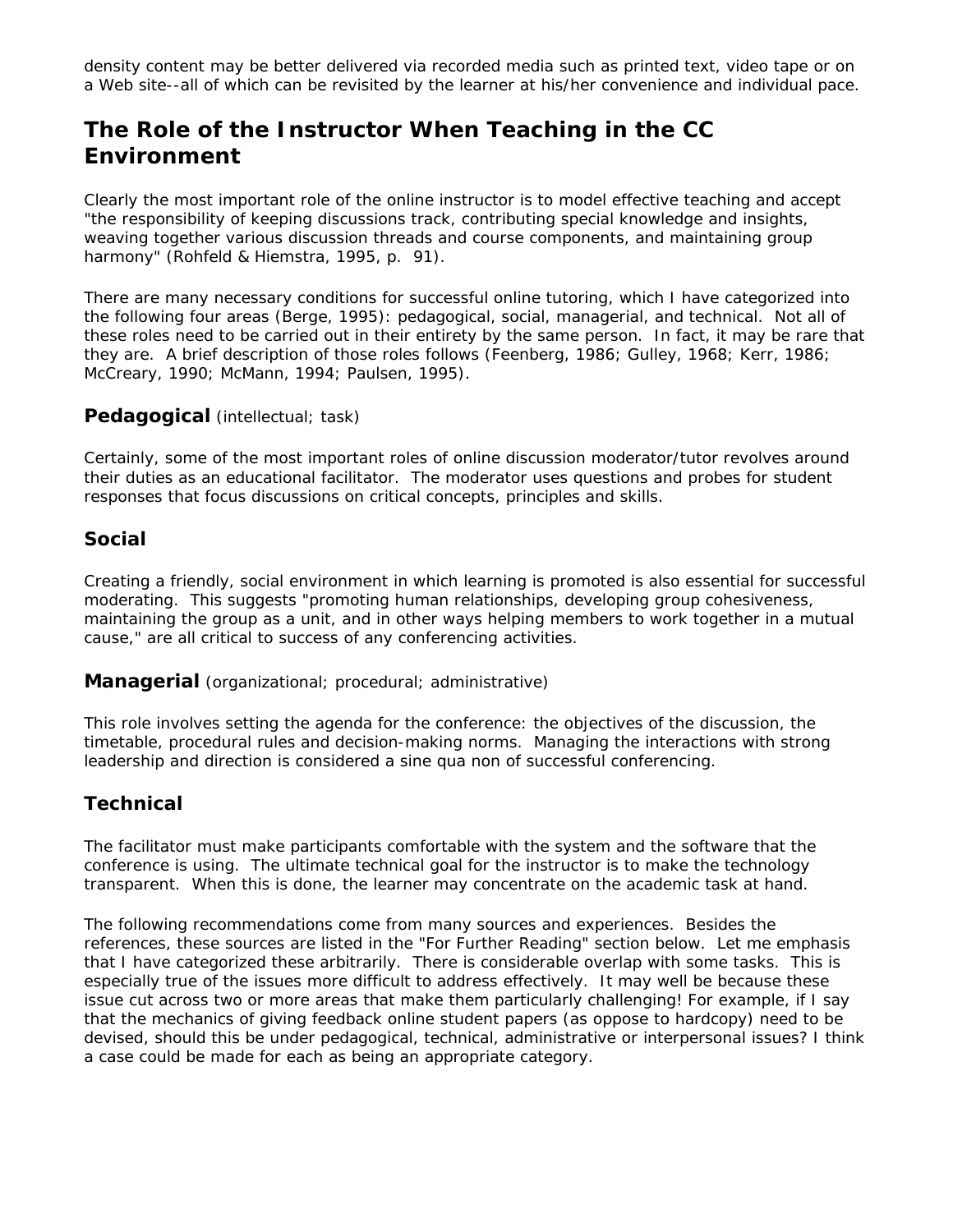## **Pedagogical Recommendations**

*Have Clear Objectives.* Participants must believe their online interactions is time well spent.

*Maintain as Much Flexibility as You Can*. Because of the individuality of the learners, courses need to remain flexible and the instructor needs to support this. Rather than presenting an elaborate seminar agenda at the outset and a complex process for students to fulfill, follow the flow of the conversation, while guiding it toward the subject.

*Encourage Participation***.** The use of various learning options can stimulate learner participation and interaction--small group discussion, debates, polling activities, dyadic learning partnership exchanges, and one-on-one message exchanges recognizing students messages are some of the activities to use when encouraging participation.

*Maintain a Non-authoritarian Style*. It is usually better to avoid the "authority figure" role when teaching online, especially with adults.

**Be Objective**. Before generalizing to the conference about a contribution, consider such things as the tone and content of the posting, the author and his/her skills, knowledge and attitudes that you may know about from prior conference postings, and time of the posting in relation to the conference thread.

**Don't Expect Too Much.** Online instructors need to be content if two or three well articulated, major points are communicated in a particular thread of discussion.

*Don't Rely on Offline Materials*. Summarize the assigned readings online so that the discussion in the CC remains mostly self-contained.

**Promote Private Conversations as well as Those in the CC**. Design opportunities for private conversations among two or more people who you suspect have similar interests in the content.

*Find Unifying Threads***.** Instructors can weave several strands of conversation into a summarization that may prompt people to pursue the topic further.

*Use Simple Assignments.* Group assignments are appropriate to this media, but an overcomplicated design in them is not.

*Make The Material Relevant*. Develop questions and activities for learners that relate to the students' experiences.

*Required Contributions.* In credit courses especially, students can be required to sign on and contribute substantively a certain number of times. With some computer conferencing systems, it is possible and may be appropriate to require a participant to respond to the topic or question under discussion before he/she can access the answers posted by other participants.

*Present Conflicting Opinions.* Instructors can draw attention to opposing perspectives, different directions, or conflicting opinions that could lead to debates and peer critiques.

**Invite Visiting Experts**. Guest experts may join the conference with students to respond to posted contributions, or so students can ask questions of the visitor.

*Don't Lecture.* Experience strongly suggests that a long, elaborate, logically coherent sequence of comments yields silence. Instead, use open-ended remarks, examples, and weaving to elicit comment and other views.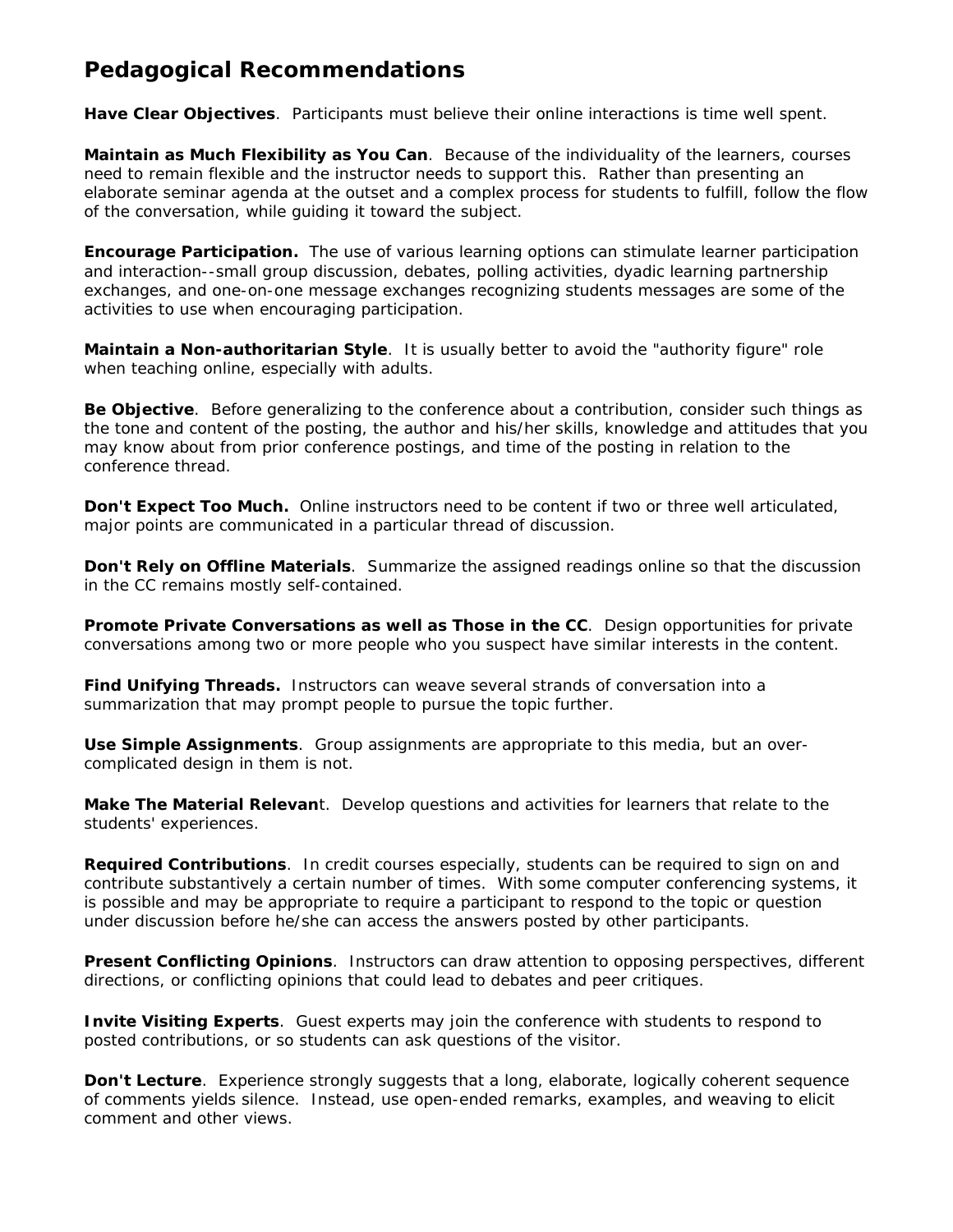*Request Responses***.** The instructor may ask particular learners for comments on a topic or question, then give them time to respond, for instance "by tomorrow."

### **Social Recommendations**

*Be Accepting of Lurkers.* Recognize that there will be "lurkers" in the conference and they may never participate with comments. Some people learn by listening to others so do no assume learning is not taking place. Both lurkers (or any latecomers to the class) must be acknowledged and welcomed.

*Guard Against Fear in Your Conference*. Fear of public ridicule often stifles participation in CC. Be gently accepting of students' comments and deal with exceptions off the list.

*Watch the Use of Humor or Sarcasm.* It may be wise not to use humor or sarcasm due to different cultural and ethnic backgrounds that may be represented on the CC. Using text-based communications, it is especially difficult to construe intent and tone from on-screen text, unless you know the student's very well.

*Use Introductions*. The facilitator should encourage the participants to introduce themselves, to help build the sense of community.

*Facilitate Interactivity.* A sense of interactive participation is often promoted by using special introductory techniques, dyadic partnering, and some assignments that facilitated informal discussion among learners.

*Praise and Model the Discussant Behavior You Seek.* Reinforcing and modeling good discussant behaviors, such as by saying, "Thank You" to students who respond effectively online, can be helpful to encourage courtesy and interaction..

*Do Not Ignore Bad Discussant Behavior.* Request change (privately) in poor discussant behaviors and have a written "netiquette" statement to refer to..

**Expect That Flames May Occur**. Participants may breach etiquette and respond with harsh or vulgar language. If this problem should occur, the tutor needs to react and remind people (privately) about computer etiquette.

## **Managerial Recommendations**

**Informality**. Depending upon the instructional objectives of the course, the instructor may decide that informality should be encouraged. One way to stress the informality of this communications medium is to let people know that perfect grammar and typing are much less important than making their meaning clear. It's simple to edit items that will become part of the group's report later.

*Distribute a List of Participants*. Distribute, or make available to all subscribers to the conference, a list of participants so that private messages can be addressed to individuals and not to the list.

*Be Responsive*. Respond quickly to each contribution. One way of doing this is by posting a personal message to the contributor or by referring to the author's comments in a post to the conference. In some conferences, it is not advisable to respond to each individual contribution, but better to respond to several at once by weaving them together. Experience with your content and students will need to guide the instructor--test different ways to see what works most effectively.

*Providing for Administrative Responsibilities*. Coordinating and providing information about activities for such things as registration, admissions, student counseling, normal bookstore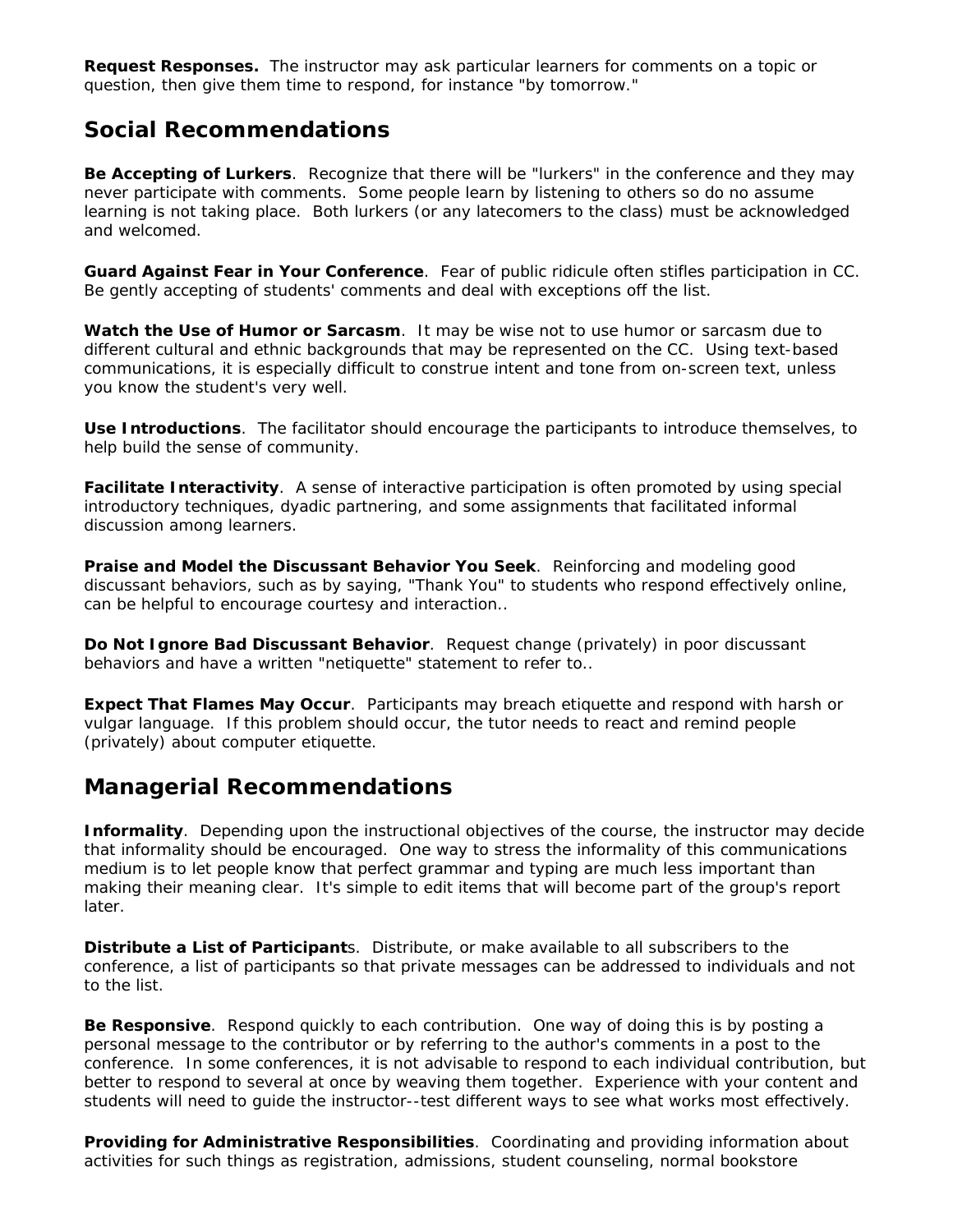activities and many other administrative functions often are questions which are unanticipated by the novice online instructor.

*Be Patient.* Messages sometimes are not acknowledged or responded to for days or weeks by conference participants. Contrast the last recommendation concerning responsiveness with this one: Be prepared to wait several days for comments and responses, and don't rush in to fill every silence with moderator contributions.

*Request Comments on Metacommunications*. Request metacommunications)by inviting participants to tell how they feel about the course within the conference.

*Synchronize and Resynchronize***.** As much as possible, ensure that all students begin in unison and in an organized fashion. Also, periodically design ways so that students can "restart" together.

*Be Mindful of the Proportion of Instructor Contribution to the Conference***.** As a rule, instructors or moderators should generally contribute between one-quarter to one-half of the online material.

*Procedural Leadership***.** The online tutor should initiate procedures and stifle frustrating procedural discussions. Change what isn't working, but don't allow the conference to be taken over by discussion of failed procedure rather than content or more useful discussion.

**Use Private Email for Prompting as is Appropriate for Discussion**. Using private messages the facilitator can urge participants to join in the discussion, to initiate debates, and to solicit suggestions.

**Be Clear.** Succinctly and clearly state the conference topic and the expectations for students within the conference. Clarify the topic and expectations throughout the conference proceedings.

**Don't Overload**. The instructor should pace the conference so that the equivalent of about one long post per day is made. If the participants have a lot to contribute, the moderator should contribute less so that the slower students can keep up.

*Change Misplaced Subject Headings*. Immediately change the subject line on a contribution posted under a wrong discussion heading to the more appropriate one.

*Handle Tangents Appropriately***.** Return inappropriate digressions to the author or guide the participates back to the original topic.

*Vary Participants' Amount of Contribution*. If there is a participant who appears overly outspoken, ask that person (privately) to wait a few responses before contributing. Similarly, ask less outspoken individuals to participate more actively.

*Student Leaders***.** It is perfectly reasonable to design elements of most online instruction so that students could take turns as assistant moderators and lead the discussion. This needs to be determined by the content of the class, and the skill, knowledge and attitude of the students. But again, one instructor does not necessarily need to solely execute *all* these roles and tasks.

*Preparation Time*. Instructors find that planning, developing and distributing course materials needs a substantially greater lead-time for preparation than may be anticipated at first.

*End the Sessions***.** Decisively end to each discussion thread and the conference. Conclude discussions so that they don't drag on after they have served their purpose.

*Have experienced instructors*. Avoid having a first-time instructor also teach online the first time.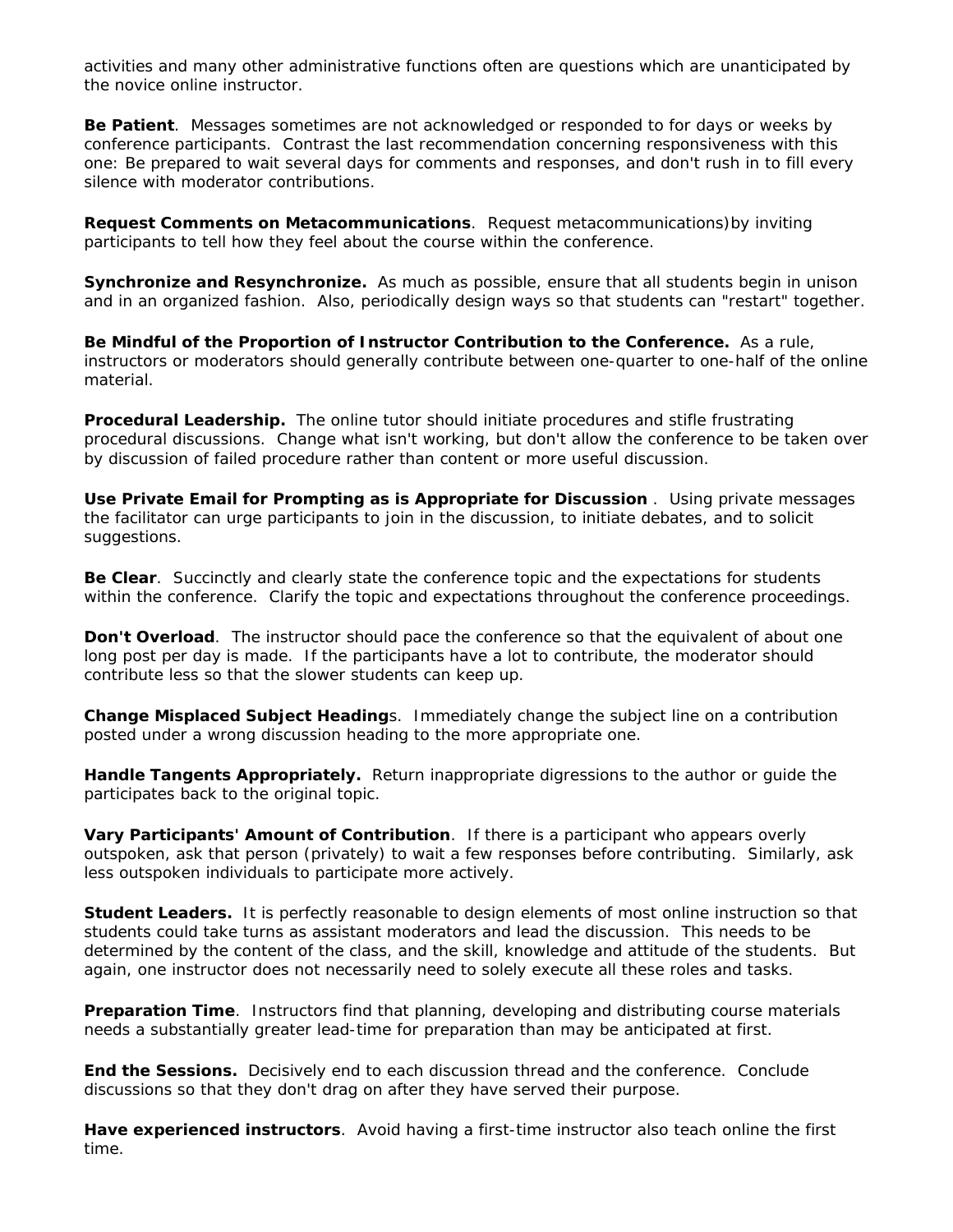## **Technical Recommendations**

*Use Technical Support***.** Using face-to-face tutorials sessions for novice computer conference participants is recommended, but not always possible. If it is possible, it may be useful to have technical support people available at these sessions, and available to answer emailed or telephoned inquiries. Before the conference begins, the instructor should know who is available for technical support that is needed beyond his/her skills level.

*Provide Feedback*. Provide swift feedback, especially to technical problems.

*Develop a Study Guide.* A common reader, study guide or workbook that addresses both the content and any common technical concerns is important. These could serve as the basis for discussion, provide introductory information, description of course activities, resources materials, and other information about the course components or procedures.

**Provide Time to Learn.** Learners need support as they learn and use new software features. Provide adequate time for novice users to be comfortable with the technology before they must participate.

*New Methods of Indicating Feedback***.** One needs to develop standards for online feedback to students' work, such as how corrections or notes to the author can be accomplished working online versus hardcopy.

**Promote Peer learning**. Encourage novice email or e-conference users to work with more experienced peers.

*Avoid Lecturing***.** Single contributions should be limited to no more than two screens. Longer postings are hard to read on screen, become tedious, and impede discussion. If lecture is in order, it is better to send the lecture separately as a reading, either electronically to be downloaded, or by mail.

*Giving Direction*. It is important to not give too much direction. Learners will often rebel if the structural design of the conference is excessive.

## **Summary**

Each computer conference, regardless of the technology that carries it, has a different "feel" about it and what may work in one setting with one group of people may not in another. Both the teacher and each student are challenged by new roles, functions, and tasks they need to perform. While instructors are asked to articulate more clearly their goals and methods to others in the development team, students are also asked to take more responsibility for their learning. It takes time for student and instructor to develop effective use of technologically mediated instruction, and it takes time for students to learn in this environment.

In many instructional situations, to be successful there often needs to be more discussion occurring among the students than the one way transmission of facts and information from teacher to student generally allows. Online instructors need to be aware that this can make some students and faculty profoundly uncomfortable and take positive steps to build both confidence and communicative competence in online instruction.

Computer conferencing usually should not be the only medium one uses to create the elements in a learning environment. If your instructional goals and objectives lend themselves to the instructor focusing on the right questions to ask, rather than the right answer to give, then computer conferencing should be given serious consideration as an effective medium for communication within the instructional system being designed.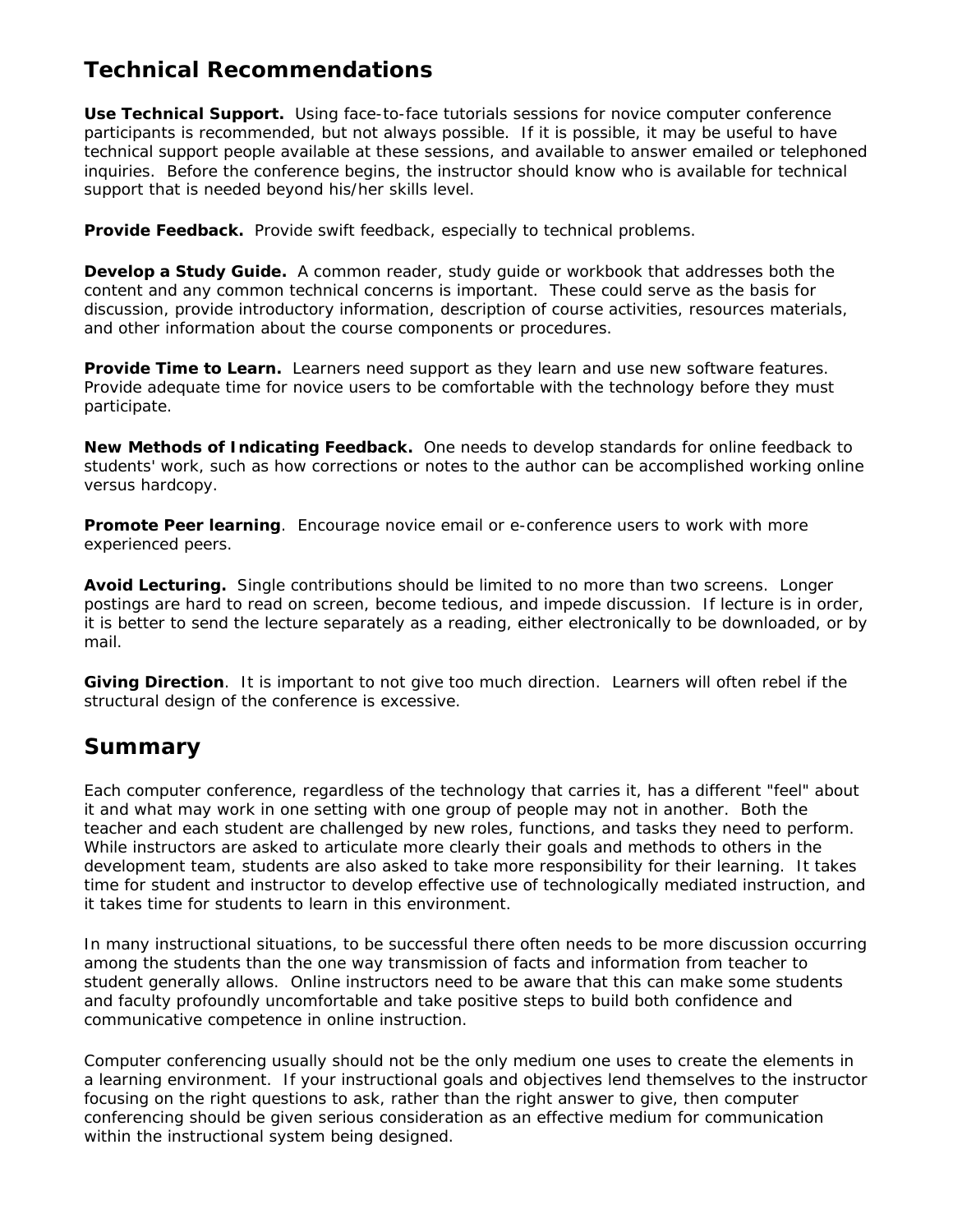## **References**

Berge, Z.L. (1995). Facilitating Computer Conferencing: Recommendations From the Field. *Educational Technology*. 15(1) pp: 22-30.

Feenberg, A. (1986). Network design: An operating manual for computer conferencing. *IEEE Transactions on Professional Communications*, PC29(1) pp. 2-7, March.

Gulley, H. E. (1968). *Discussion, Conference, and Group Process* (2nd). New York: Holt, Rinehart and Winston, Inc.

Kerr, E. B. (1986). Electronic leadership: A guide to moderating online conferences. *IEEE Transactions on Professional Communications*, PC29(1) pp. 12-18, March.

McCreary, E. (1990). Three behavioral models for computer mediated communications. In Linda Harasim (Ed.) *Online Education -- Perspectives on a New Environment*. New York, NY: Praeger Publishing.

McMann, G. W. (1994). The changing role of moderation in computer mediated conferencing. In the *Proceedings of the Distance Learning Research Conference*. San Antonio, TX April 27-29. pp. 159-166.

Paulsen, M. F. (1995). Moderating Educational Computer Conferences. In Z. L. Berge and M. P. Collins (Eds.) *Computer-Mediated Communication and the Online Classroom. Volume 3: Distance Learning.* (pp: 81-90). Cresskill, NJ: Hampton Press.

Rohfeld, R. W. & R. Hiemstra. (1995). Moderating discussions in the electronic classroom. In Z. Berge and M. Collins *Computer Mediated Communication and the Online Classroom Volume 3: Distance Learning*. (pp: 91-104) Cresskill NJ: Hampton Press.

Santoro, G.M. (1995). What is Computer-Mediated Communication. In Z.L. Berge and M.P. Collins (Eds.) *Computer Mediated Communication and the Online Classroom. Volume 1: Overview and Perspectives.* (pp: 11-28) Cresskill, NJ: Hampton Press.

## **For Further Reading**

Berge, Z.L. and Collins, M.P. (Eds.) (1995). *Computer Mediated Communication and the Online Classroom.* Volumes 1-3. Cresskill, NJ: Hampton Press.

Berge, Z. L. (1994). Electronic discussion groups. *Communication Education*. 43(2): 102-111.

Brochet, M. G. (1989). Effective moderation of computer conferences: Notes and suggestions. In M. G. Brochet (Ed.) *Moderating conferences* (pp. 6.01-6.08). Guelph, Ontario: University of Guelph.

Burge, E. J. & J. M. Roberts. (1993). Classrooms with a Difference: A Practical Guide to the Use of Conferencing Technologies. Toronto: Ontario Institute for Studies in Education (Affiliated with the University of Toronto).

Davie, L. (1989). Facilitation techniques for the on-line tutor. In Robin Mason and Anthony Kaye (Eds), *Mindweave: Communication, Computers and Distance Education*. Elmsford, New York: Pergamon Press.

Eastmond, D. V. (1992). Effective facilitation of computer conferencing. *Continuing Higher Education Review*, 56(1/2) pp. 23-34.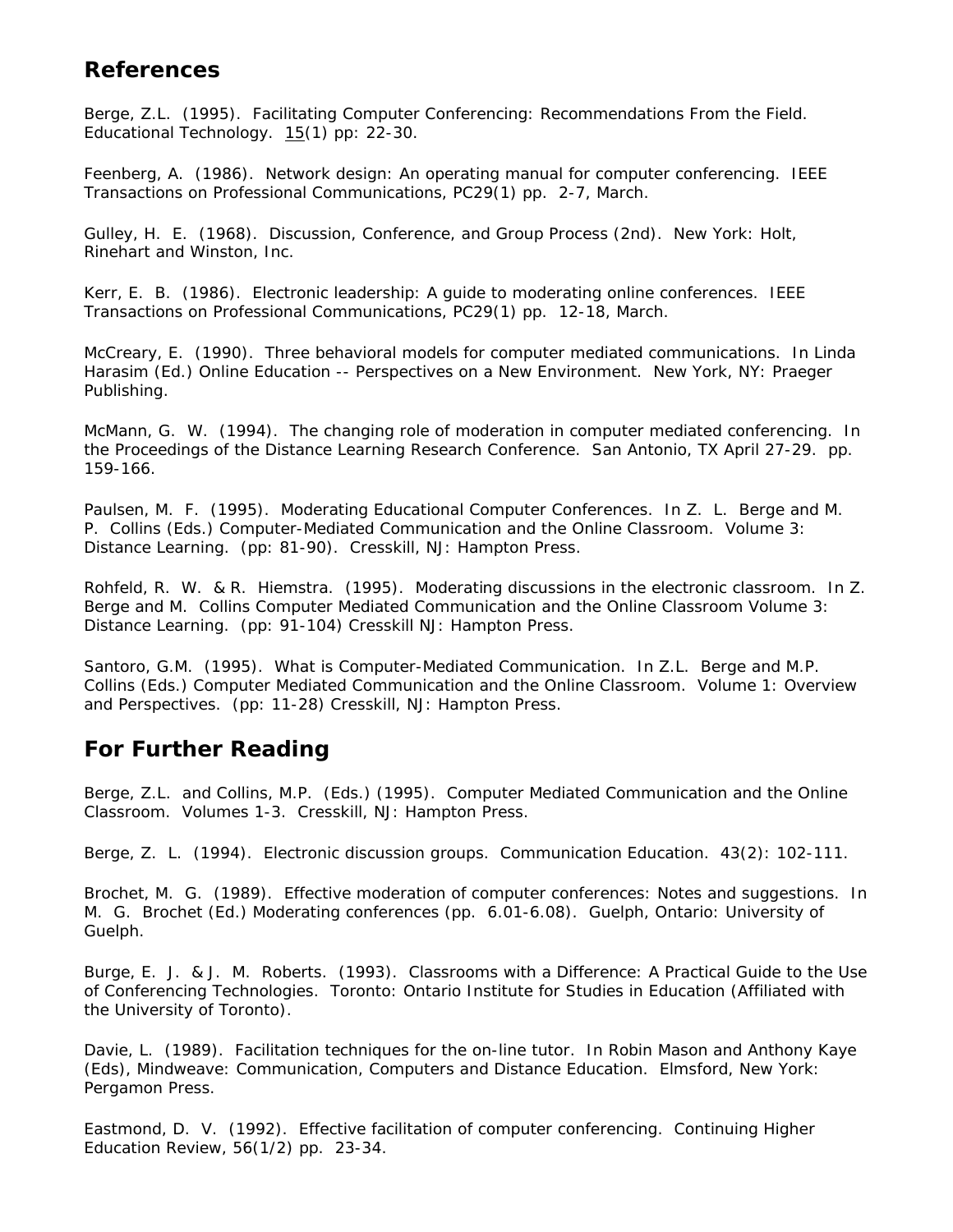Feenberg, A. (1989). The written world: On the theory and practice of computer conferencing. In Robin Mason and Anthony Kaye (Eds), *Mindweave: Communication, Computers and Distance Education*. Elmsford, New York: Pergamon Press.

Feenberg, A. & B. Bellman. (1990). Social factor research in computer mediated communications. In Linda Harasim (Ed.) *Online Education -- Perspectives on a New Environment*. New York, NY: Praeger Publishing.

Flanagan, M.M. (1996). Impact of the application of television aesthetics on distance education. Presented at the *87th Annual Meeting of the Eastern Communication Association*. New York City, April 25-28.

Greddol, D. (1989). Some CMC discourse properties and their educational significance. In Robin Mason and Anthony Kaye (Eds), *Mindweave: Communication, Computers and Distance Education.*  Elmsford, New York: Pergamon Press.

Grint, K. (1989). Accounting for failure: Participation and non-participation in CMC. In Robin Mason and Anthony Kaye (Eds), *Mindweave: Communication, Computers and Distance Education.*  Elmsford, New York: Pergamon Press.

Gunawardena, C., Gibson, C., Cochenour, J., Dean, T., Dillon, C., Hessmiller, R., Murphy, K., Rezabek, L., & F. Saba. (1994). Multiple Perspectives on implementing inter-university computer conferencing: A symposium. In the *Proceedings of the Distance Learning Research Conference.*  San Antonio, TX April 27-29. pp. 101-117.

Harasim, L. (1986). Computer learning networks: educational applications of computer conferencing. *Journal of Distance Education,* 1(1): 59-70.

Harasim, L. (Ed.) (1990). *Online Education -- Perspectives on a New Environment*. New York, NY: Praeger Publishers.

Hunt, R. (1994). RE: Order of learning. [Online]. Post on June 1 to AAHESGIT. (Archived at LISTSERV@GWUVM).

Hyman, R. T. (1980). *Improving Discussion Leadership*. New York: Teachers College Press.

Keltner, J. (1974). *Group Discussion Processes*. Westport, CT: Greenwood Press, Publishers.

Keltner, J. (1989). Facilitation: Catalyst for group problem-solving. *Management Communication Quarterly*. August. pp. 8-32.

Lauzon, A. C. 1992 Integrating Computer-based Instruction with Computer Conferencing: An Evaluation of a Model for Designing Online Education. *The American Journal of Distance Education*, 6(2), 32-46.

Levin, J., K. Haesun & M. Riel. (1990). Analyzing instructional interactions on electronic message networks. In Linda Harasim (Ed.) *Online Education -- Perspectives on a New Environment*. New York, NY: Praeger Publishing.

Mason, R. (1990). Conferencing for mass distance education. Paper presented at the Third Guelph Symposium on Computer Mediated Communications. University of Guelph, Guelph, Ontario Canada. May 15-17, 1990.

Mason, R. (1991). Moderating educational computer conferencing. [Online]. DEOSNEWS, 1(19). (Archived as DEOSNEWS 91-00011 on LISTSERV@PSUVM).